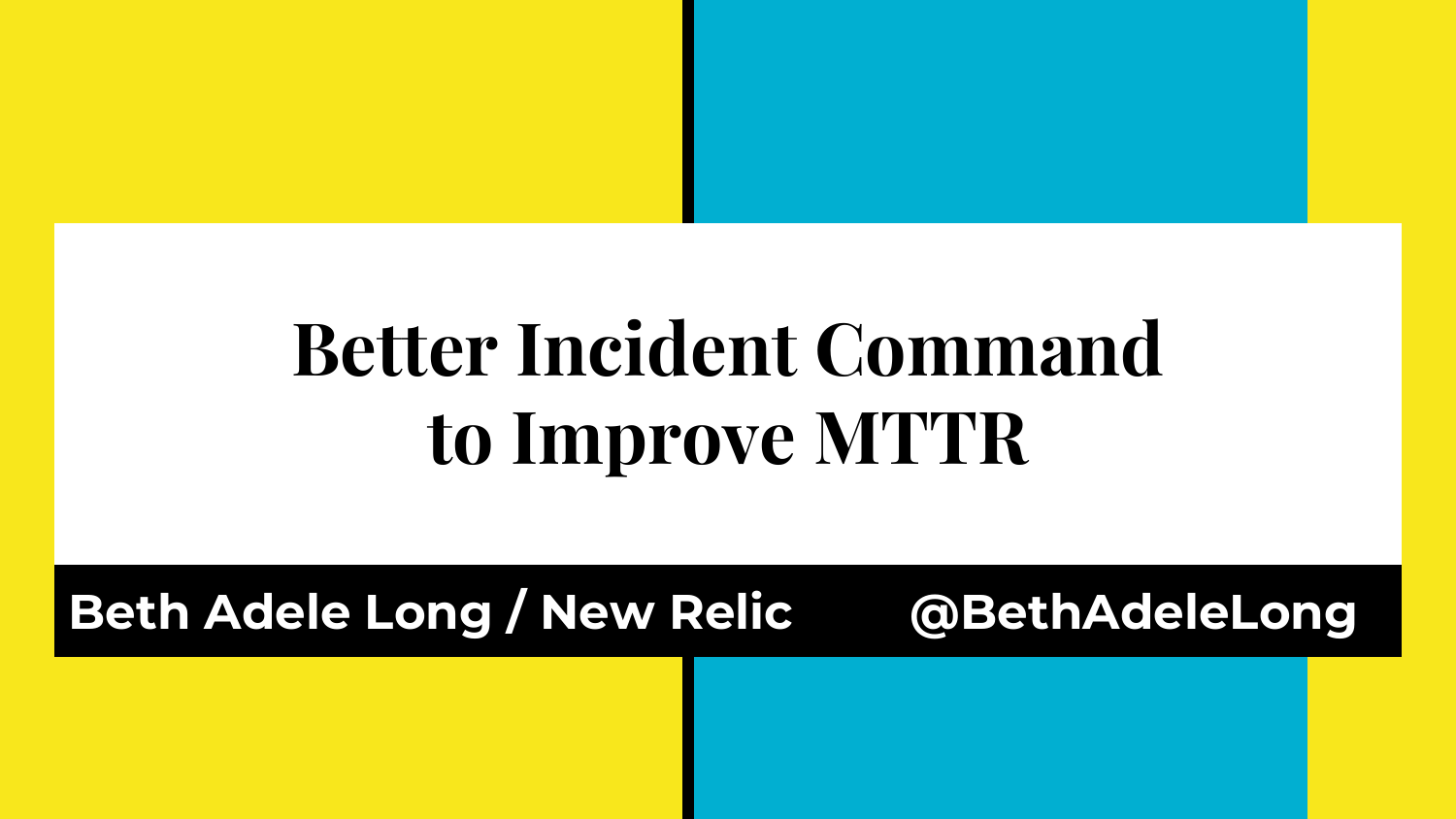#### Better Incident Command

What can we do in 10 minutes?

- What **is** an Incident Commander?
- What do they **know**?
- What do they **do**?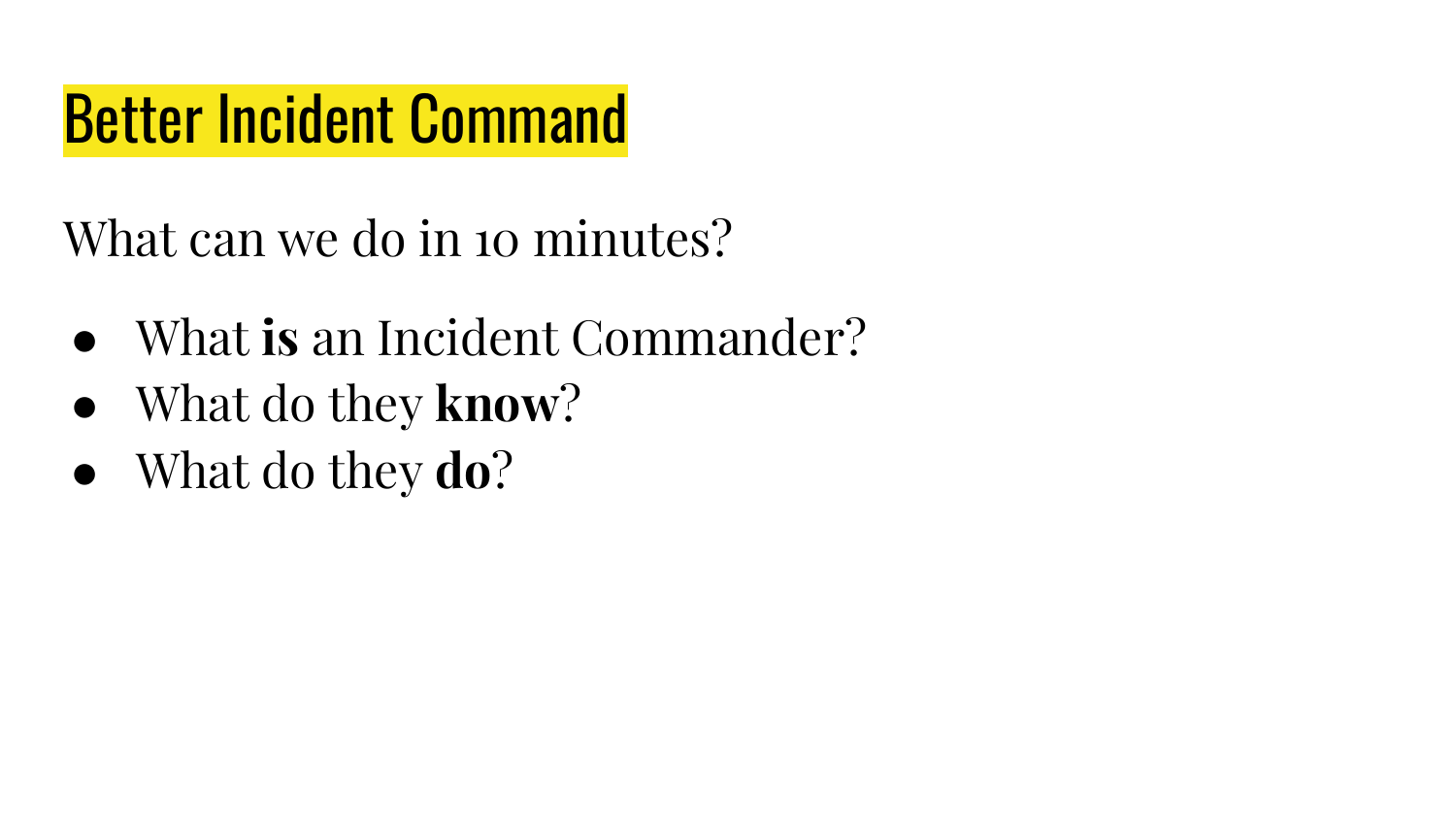# **What** *is* **an Incident Commander?**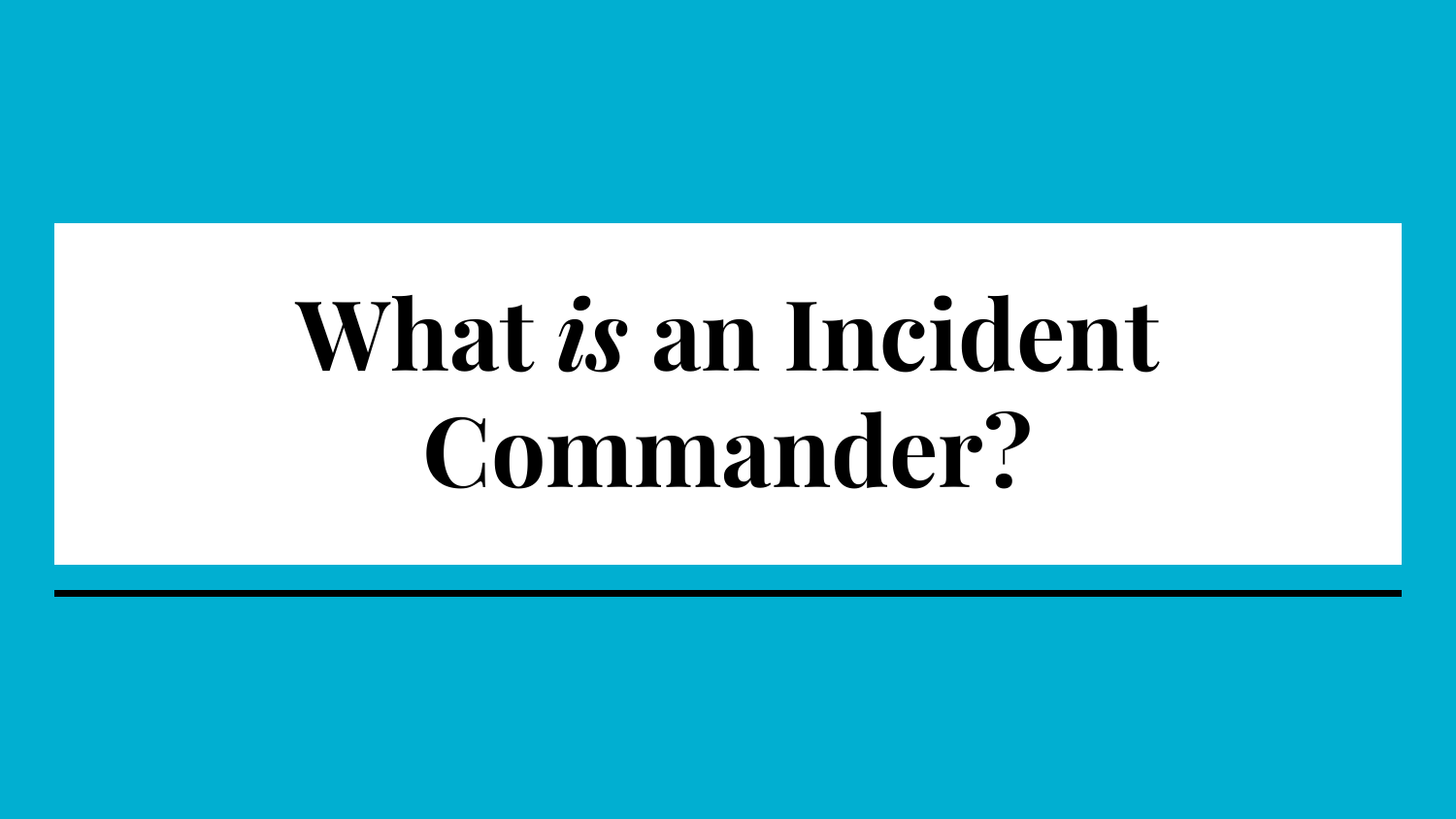#### The Problem Space: Incidents & Incident Response

What characterizes incident response?

High Stakes High Cadence Group Activity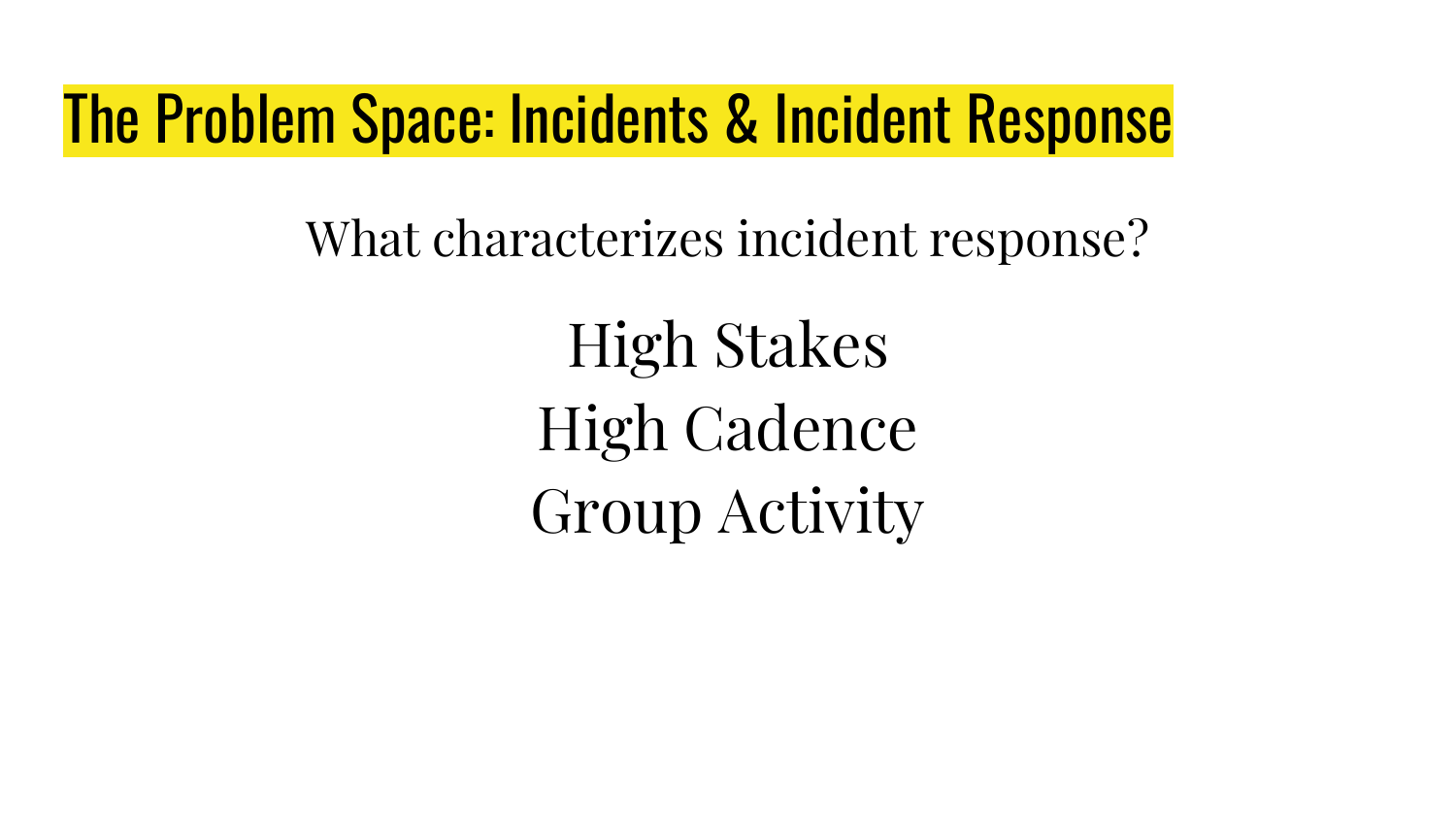#### The Problem Space: Incident Commander

#### What **is** an incident commander?

### "The individual

#### who coordinates incident response"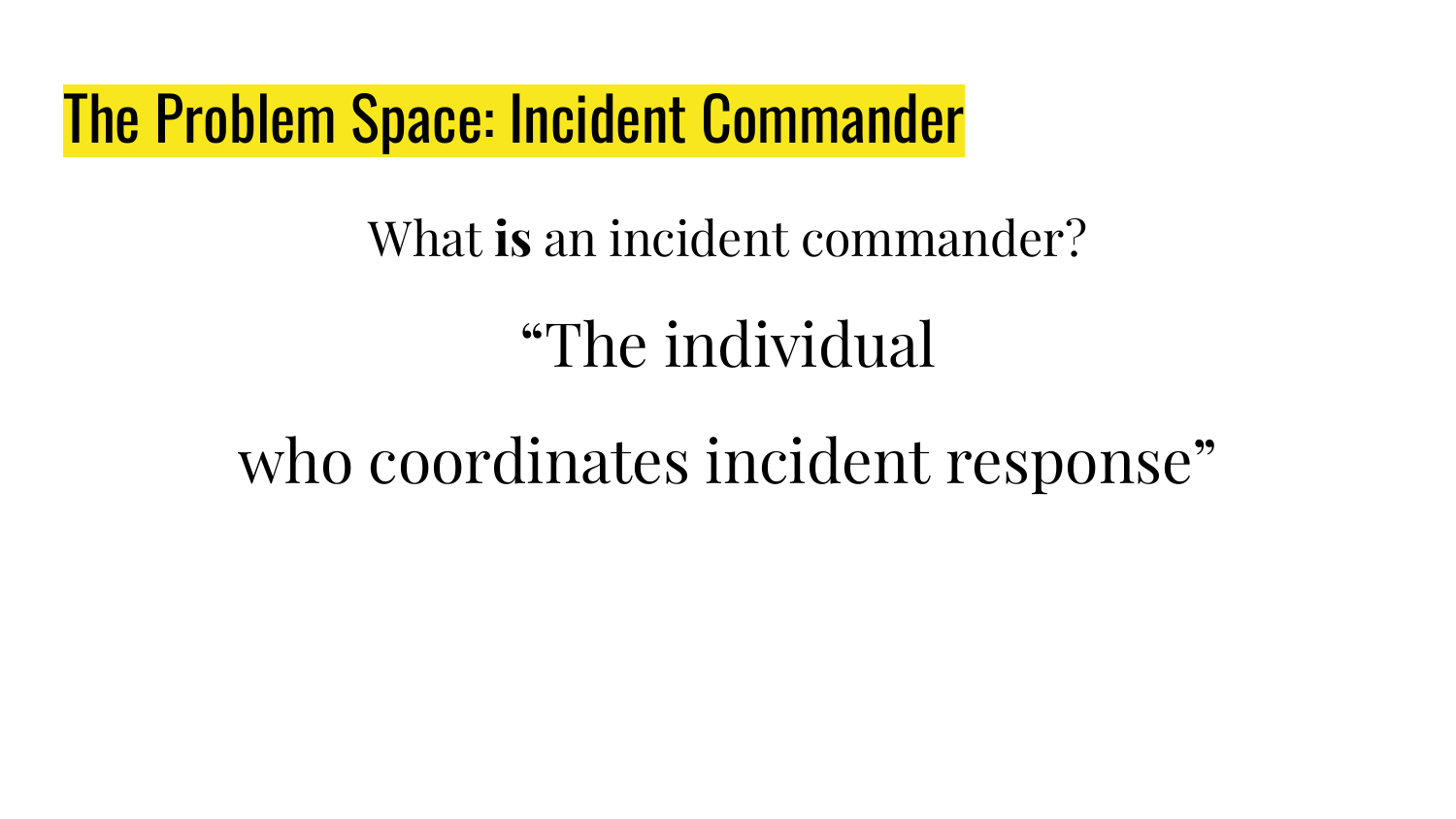## **Know Your Context**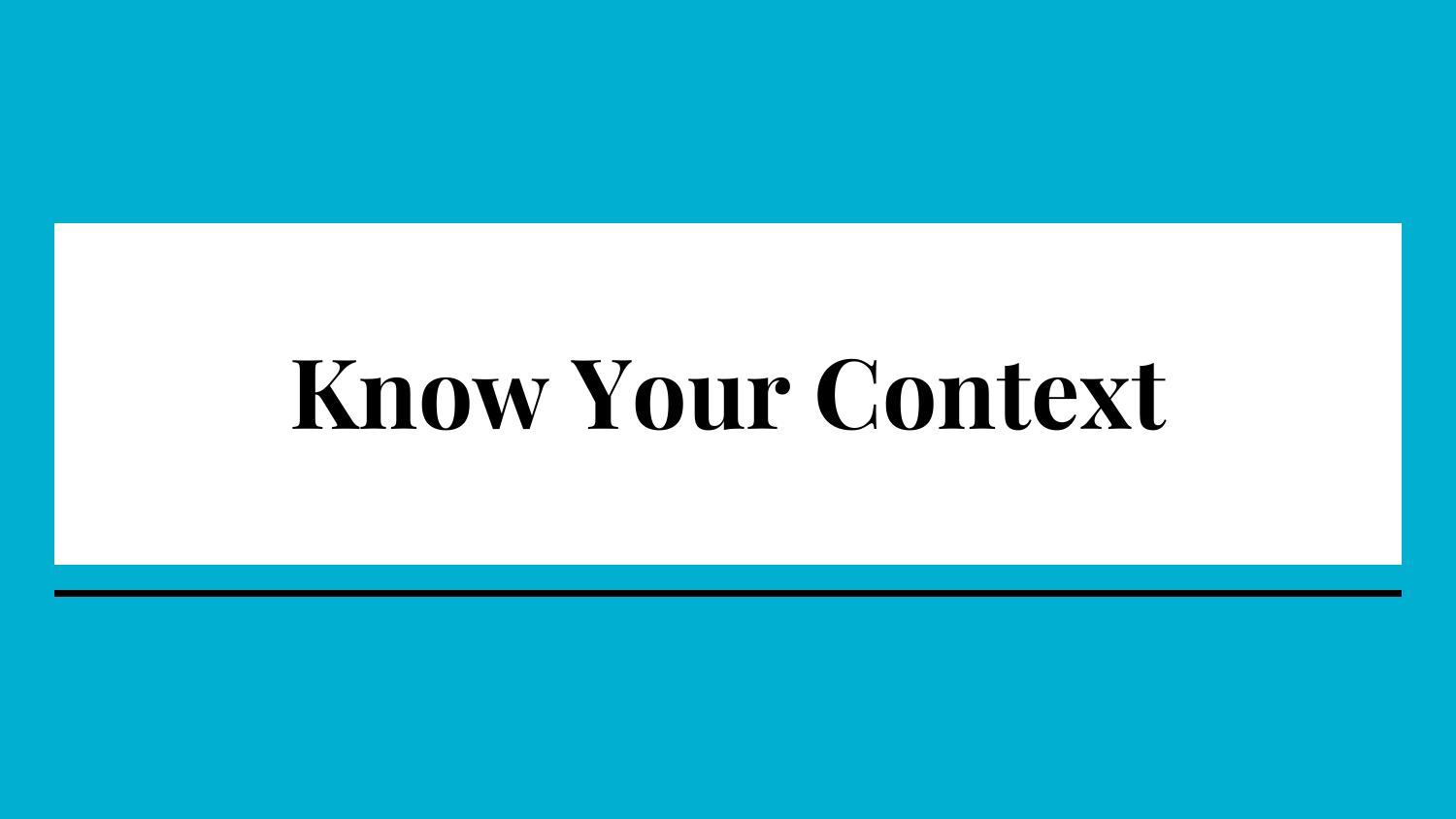### Context: Know Your Process & Tools

An IC does not exist in a vacuum:

- Incident response process:
	- Defined IC role
	- Incident lifecycle
	- Severity definitions
- Coordination medium (Slack, IRC, Hangouts, etc.)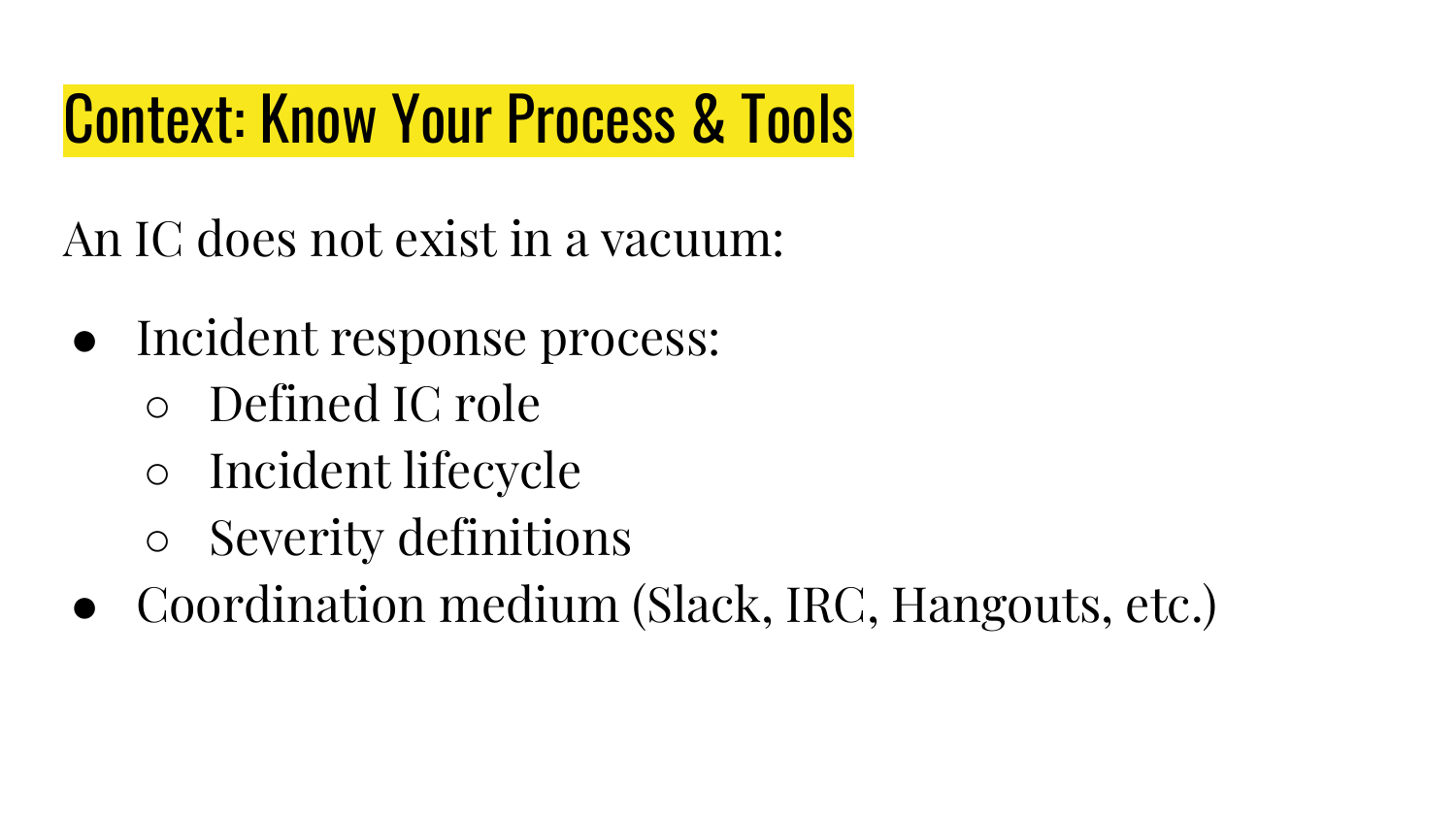#### Context: Know Your Systems

To operate effectively, know the context of your systems:

- Technical systems
- Human systems
- Priorities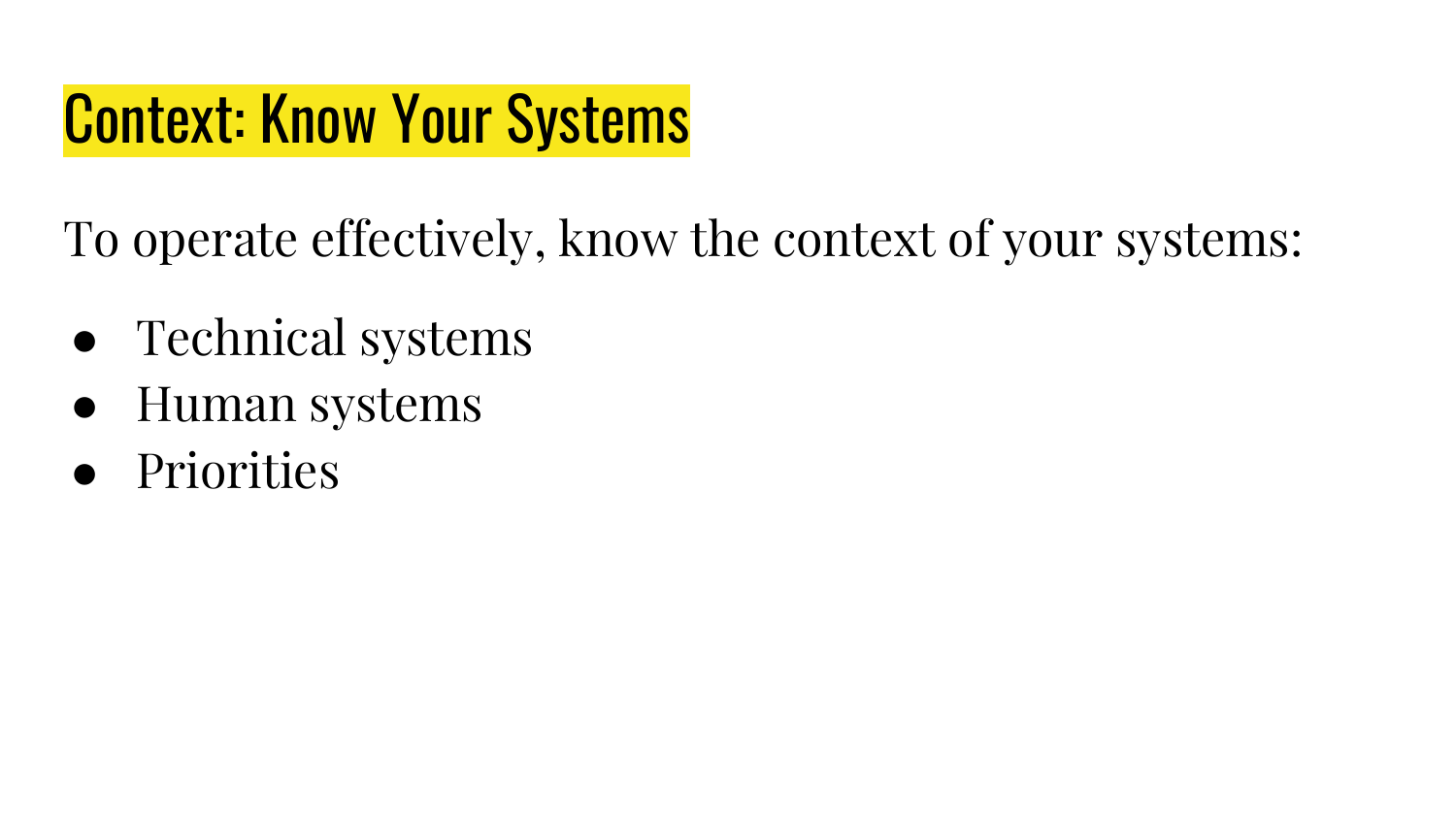# **Regulate the Flow**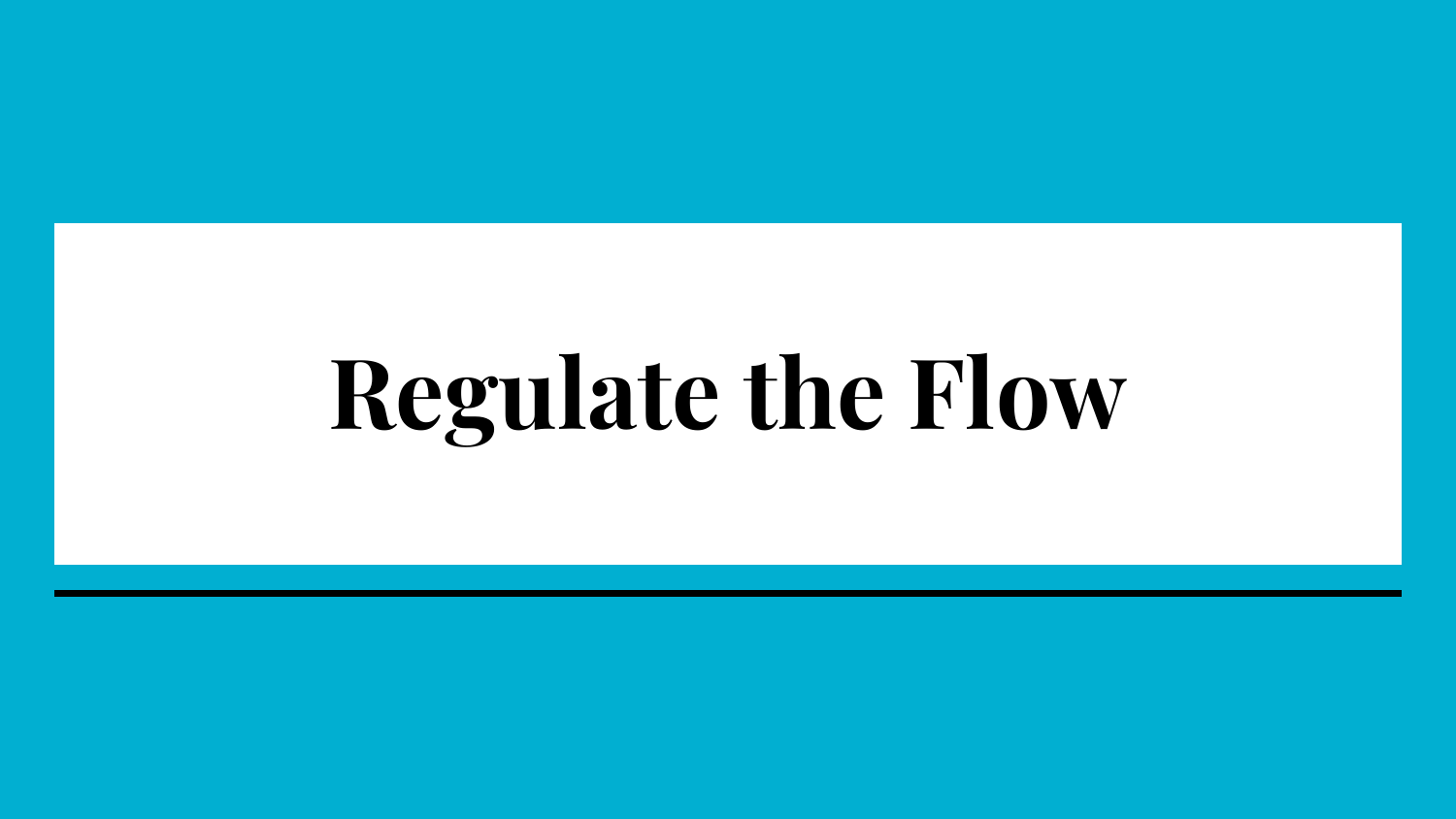#### Regulate the Flow of Emotion

### Three classic responses to danger:

- Fight
- Flight
- Freeze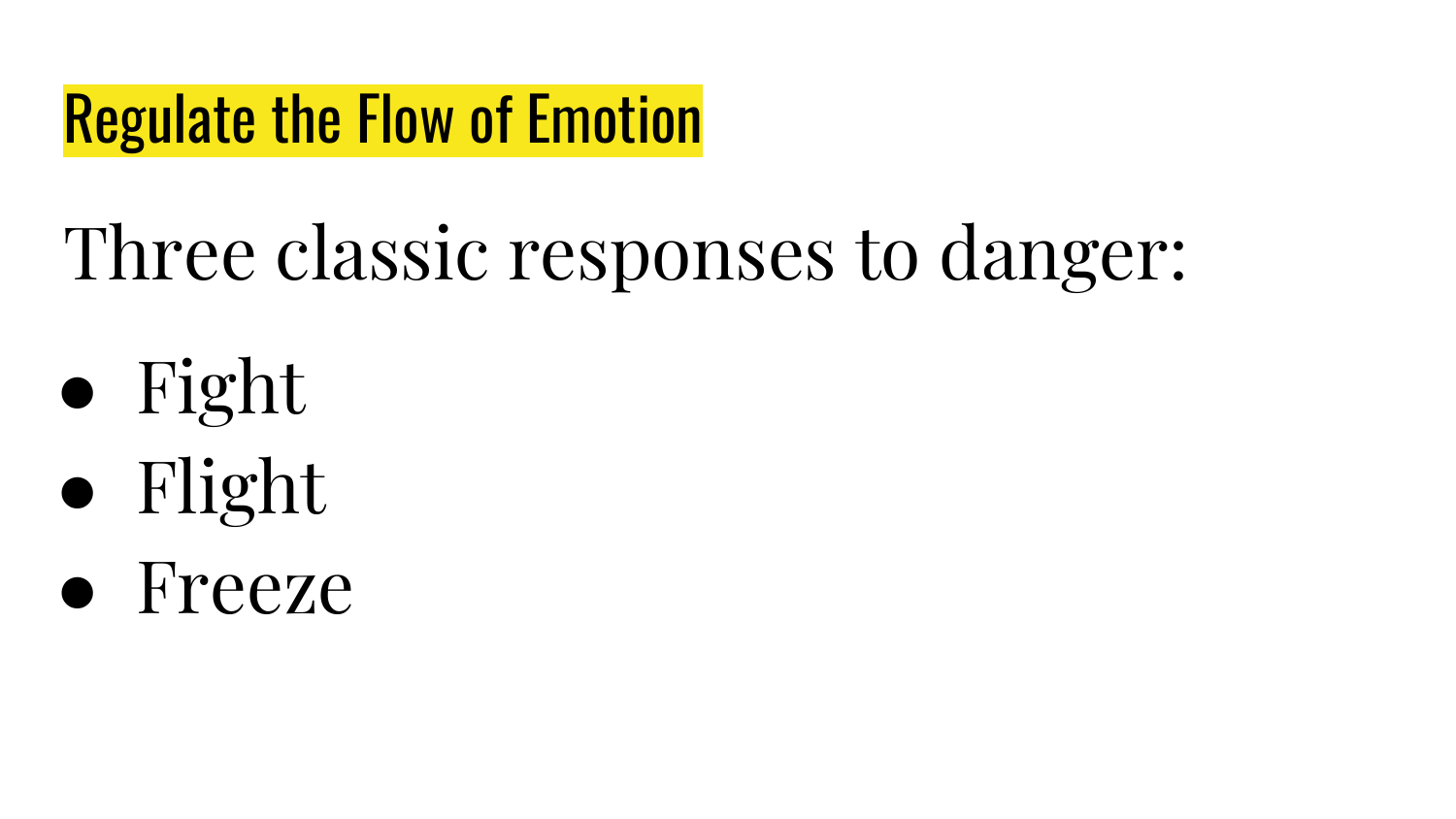#### Regulate the Flow of Emotion

Recognize & respond:

- Fight: Calm down angry participants
- Flight: Slow down frenzied activity
- Freeze: Get stuck people to move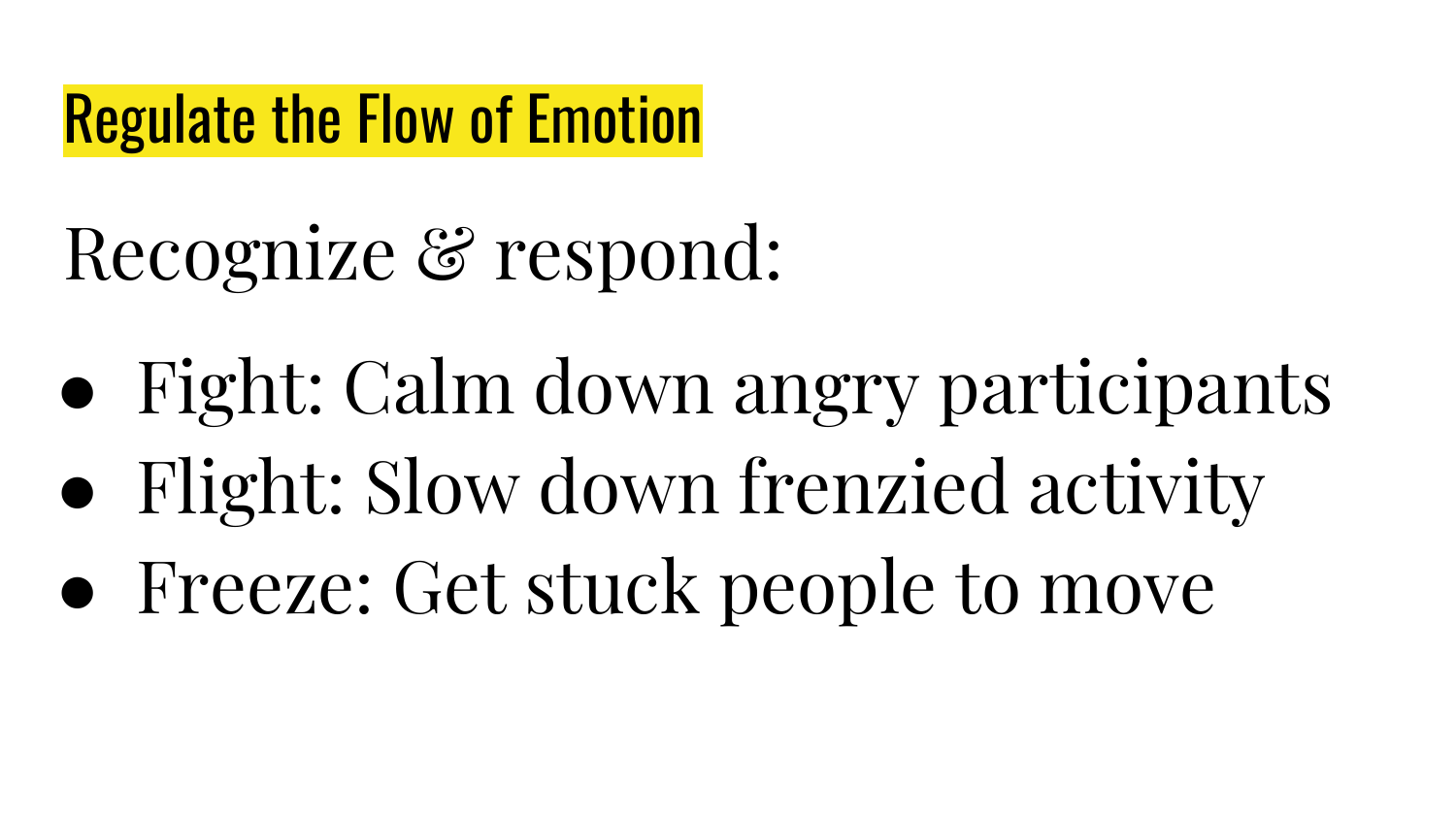#### Regulate the Flow of Information

- Who is present?
- What do they know?
- What do they care about?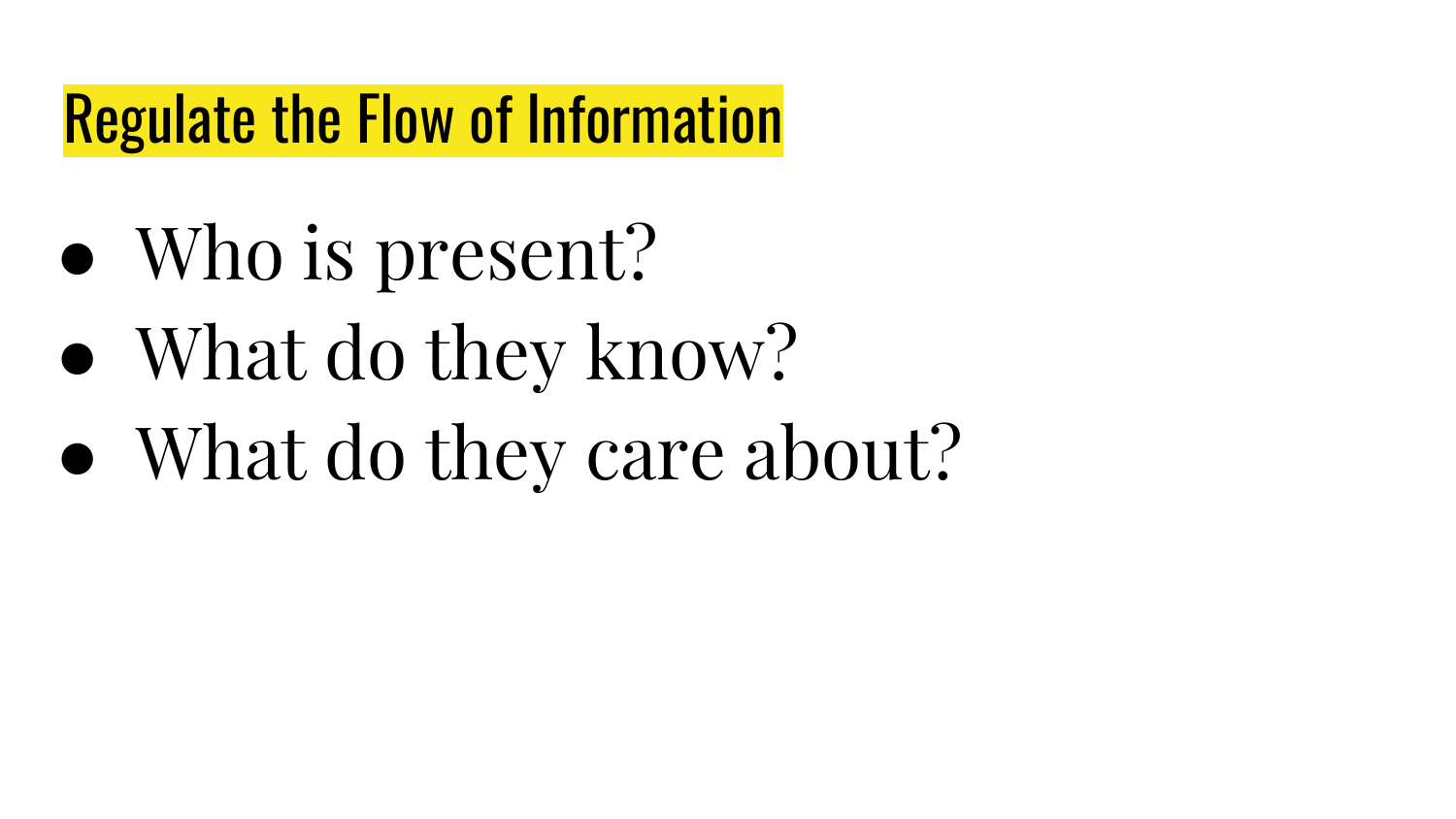#### Regulate the Flow of Analysis

- Ask questions
- Challenge assumptions
- Amplify voices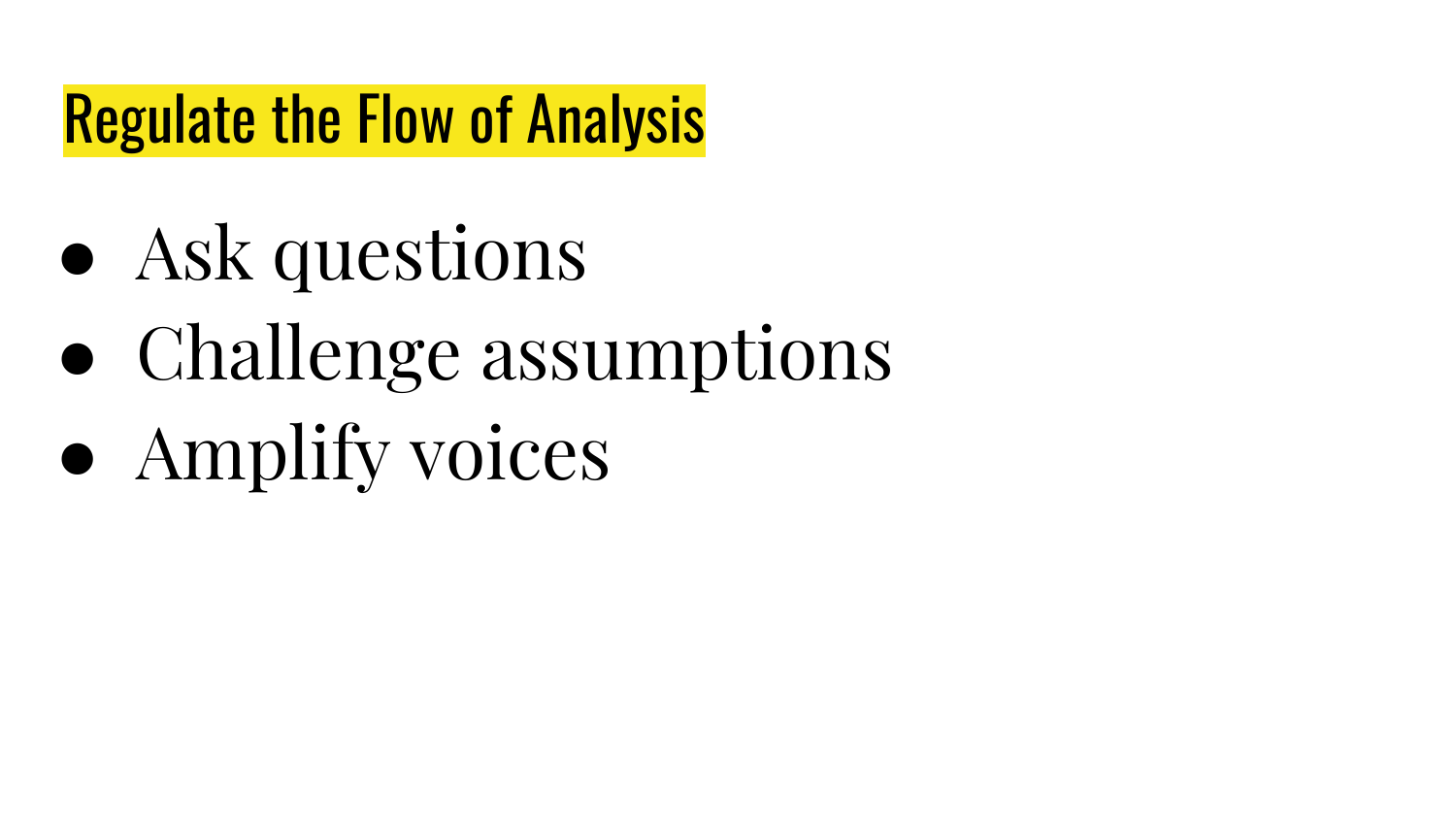#### Better Incident Command

Incidents are:

- High stakes
- **High cadence**
- Group activity

Know your:

- **Process**
- Systems
- Priorities

Regulate the flow:

- Emotion
- Information
- Analysis